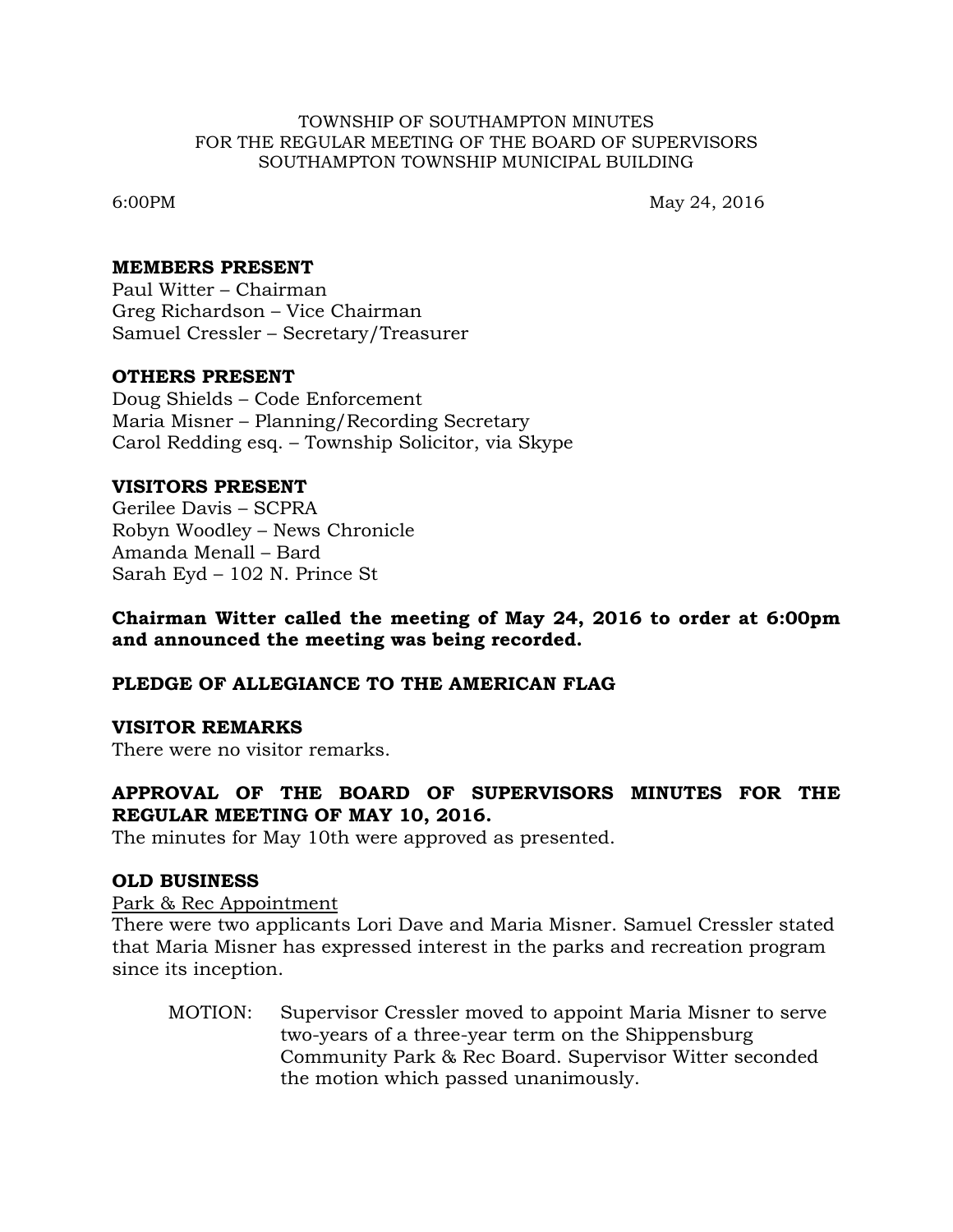## **NEW BUSINESS**

6:15 Opening of Bids as advertised

- MOTION: Supervisor Richardson moved to award St. Thomas the following bids on Aggregate.
	- Number 67 Aggregate
	- Number 8 Aggregate
	- 2A Aggregate
	- Number 10 Dust
	- Number 3 Aggregate
	- Number 4 Aggregate
	- Number R3 Gabion Stone

and to award New Enterprise the following:

- Number 8 (Clean, washed  $\omega$  1.0%) Aggregate
- AS-4 Aggregate

Supervisor Witter seconded the motion which passed unanimously.

- MOTION: Supervisor Richardson moved to award Hammaker East the bid for CRS-2PM (road oil) and Road Equipment. Supervisor Witter seconded the motion which passed unanimously.
- MOTION: Supervisor Richardson moved to award Leffler the bid for Facility Fuel (delivered). Supervisor Witter seconded the motion which passed unanimously.

Road Work for Portions of Nine Court and Mt. Rock Road and Road Painting Supervisor Cressler stated that Rick Levan from PennDOT inspected portions of Nine Court and Mt. Rock Road and calculated the materials needed to repair it.

Line painting – Supervisor Witter stated that approximately 52,000 linear feet of road needs to be painted.

MOTION: Supervisor Richardson moved to advertise for bids to be opened June 28th for base repair, seal cracks and Superpave portions of Nine Court and Mt. Rock Road. Supervisor Cressler seconded the motion which passed unanimously.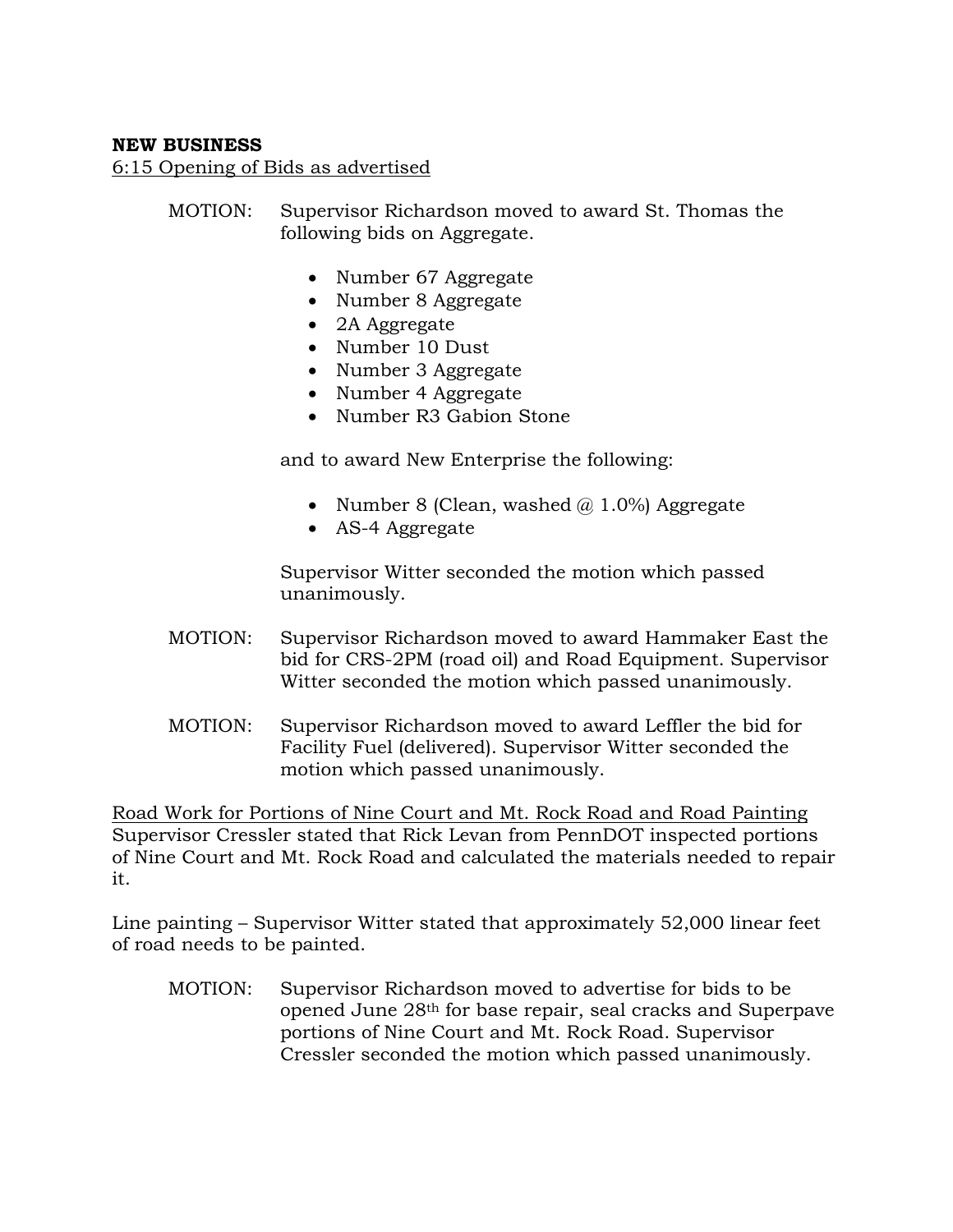MOTION: Supervisor Witter moved to advertise for bids for double line road painting to be opened on June 28th at 6:15. Supervisor Richardson seconded the motion which passed unanimously.

## **REPORTS OF TOWNSHIP OFFICIALS AND AGENCIES**

CVRDC Road Maintenance Agreement - Supervisor Cressler compiled a itemized list of items he anticipates to be included in the Contract of the Maintenance Agreement with CVRDC. He asked the other supervisors to review and give feedback by Tuesday, May 31st. Supervisor Cressler will then formulate it into an agreement based upon PennDOT contracts. Solicitor Redding will review it prior to sharing it with CVRDC.

Supervisor Witter asked Solicitor Redding if she recommended a stop sign at the temporary construction road off of United Drive?

Solicitor Redding advised that a temporary stop sign should be erected as a safety precaution.

District Justice - June 7th Solicitor Redding stated that she and Doug Shields will be going to the District Justice's office for hearings regarding high weeds and properties.

Conservation District MOU – Maria Misner – Planning - relayed information from the Conservation District meeting. The Township Land Use permits will probably need to be modified to reflect the 5,000 sf. disturbance requirements.

Doug Shields – Code Enforcement – Reiterated the hearings on June  $7<sup>th</sup>$ , stating the one individual has been unable to be located, so that may result in a continuance.

Shoop property in Orrstown - Doug has been working on the nuisance Shoop property, but it will take several months to resolve.

1084 Mayapple Road – The Township has incurred almost \$3,000 dollars in mowing costs on this abandoned property. The Township is going through a very long blighted property process with the Franklin County Planning Commission. The Township does have a lien on the property, so if and when the property sales, the Township may be reimbursed.